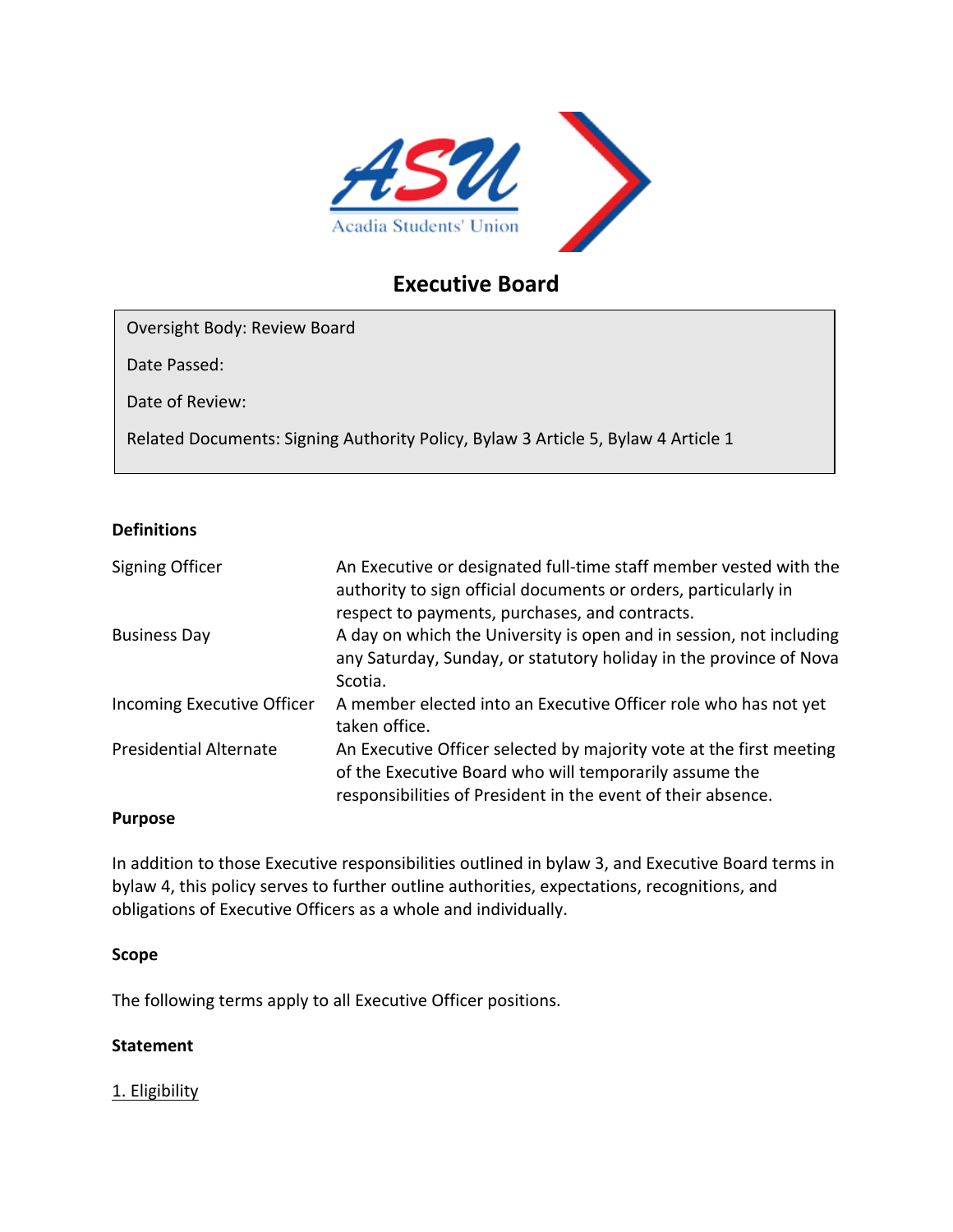1.1 No Member shall serve more than two consecutive terms in the same Executive Officer position.

1.2 Executive Officers must be current members of the ASU.

### 2. Order of Authority

2.1 All decisions of the Executive Board must be consistent with ASU bylaws, policies, and directives from SRC.

2.2 During the daily administrative operations of the ASU, the President has the authority to direct Executive Officers according to bylaws and policies of the ASU. However, the President cannot direct the Vice-President, Finance & Operations or General Manager to utilize their signing authority, unless directed by the SRC.

2.3 Should any Executive Officer become aware of a violation of bylaws and/or policies, they are to bring it to the attention of the President or in the case it is in respect to the President, to the SRC Chairperson if the breach is not rectified within ten (10) business days.

2.4 In the event that a Full-time Staff member is directed to violate any part of the bylaws and/or policies, they are obligated to refuse to follow the directive and bring the incident to the attention of the General Manager. In the event the direction is given by the General Manager, the staff member should bring the issue to the attention of the President.

#### 3. Meetings

3.1 There shall be at least one meeting of the Executive Board per week, chaired and scheduled by the President. In the absence of the President, the Presidential Alternate shall serve as chair.

3.2 All members of the Executive Board must have the opportunity to vote on decisions to enter into contracts and formal agreements.

3.3 While respectful debate is considered healthy and encouraged, decisions of the Executive Board are binding on all members of the Executive. Decisions under the purview of the Executive Board and within the bylaws and/or policies must be respected.

#### 4. Honorarium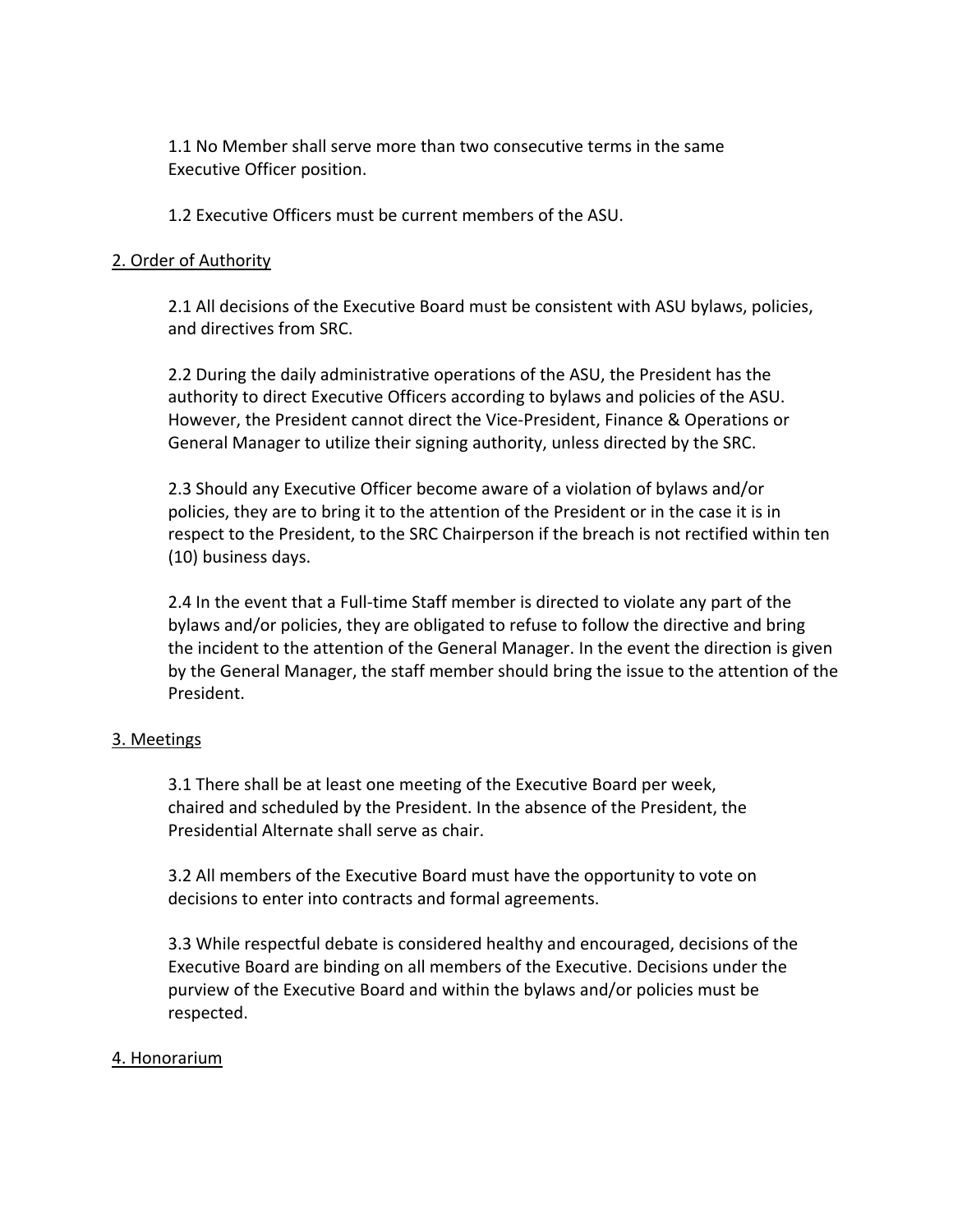4.1 Executive Officers are elected members and, therefore, not employees of the ASU. Each Executive Officer is accorded an honorarium amount in recognition of their contributions on a bi-weekly basis.

4.2 Executive Officer honorariums may only be adjusted by the SRC for the ensuing fiscal year or following a performance review with recommendations by the Review Board.

4.2.1 Executive Officer performance assessments will include the following criteria:

4.2.1.1 Meets regularly with their committees and submits meeting minutes to the SRC Chairperson.

4.2.1.2 Has submitted a report to the Review Board specifying how they have met their obligations in accordance with bylaws, policies, and any SRC resolutions.

4.2.1.3 Has acted in accordance with their oath and fiduciary duties. 4.2.2 Should the Review Board determine an Executive Officer has not met expectations, they may submit a recommendation to the SRC Chairperson that their honorarium be reduced or suspended until they have demonstrated improvement.

4.2.2.1 The Review Board will meet monthly for a reassessment of the Executive Officer's reduction or suspension until it is fully restored or a newly elected member assumes the position.

4.3 Annual honorarium amounts according to position are:

- 4.3.1 President \$19,500
- 4.3.2 Vice President, Academic & External \$15,716
- 4.3.3 Vice President, Finance & Operations \$15,716
- 4.3.4 Vice President, Student Life \$15,716
- 4.3.5 Vice President, Events & Promotions \$15,716

4.4 Executive Officers will receive 57% of their total honorarium in the Summer Term.

# 5. Leave

5.1 Each member of the Executive Board is entitled to 10 business days of leave from their role as an Executive Officer, in addition to those holidays as outlined in the ASU staff handbook.

5.2 Requests for leave will be submitted in writing to the President who shall determine whether the requested leave would significantly interfere with operations. In respect to those requests made by the President, they will be submitted to the SRC Chairperson for approval. Essential tasks that must be performed during such leave shall be delegated to other Executive Officers through consultation between the Executive Officers and General Manager. The dates of any approved leave shall be relayed to the Chair of the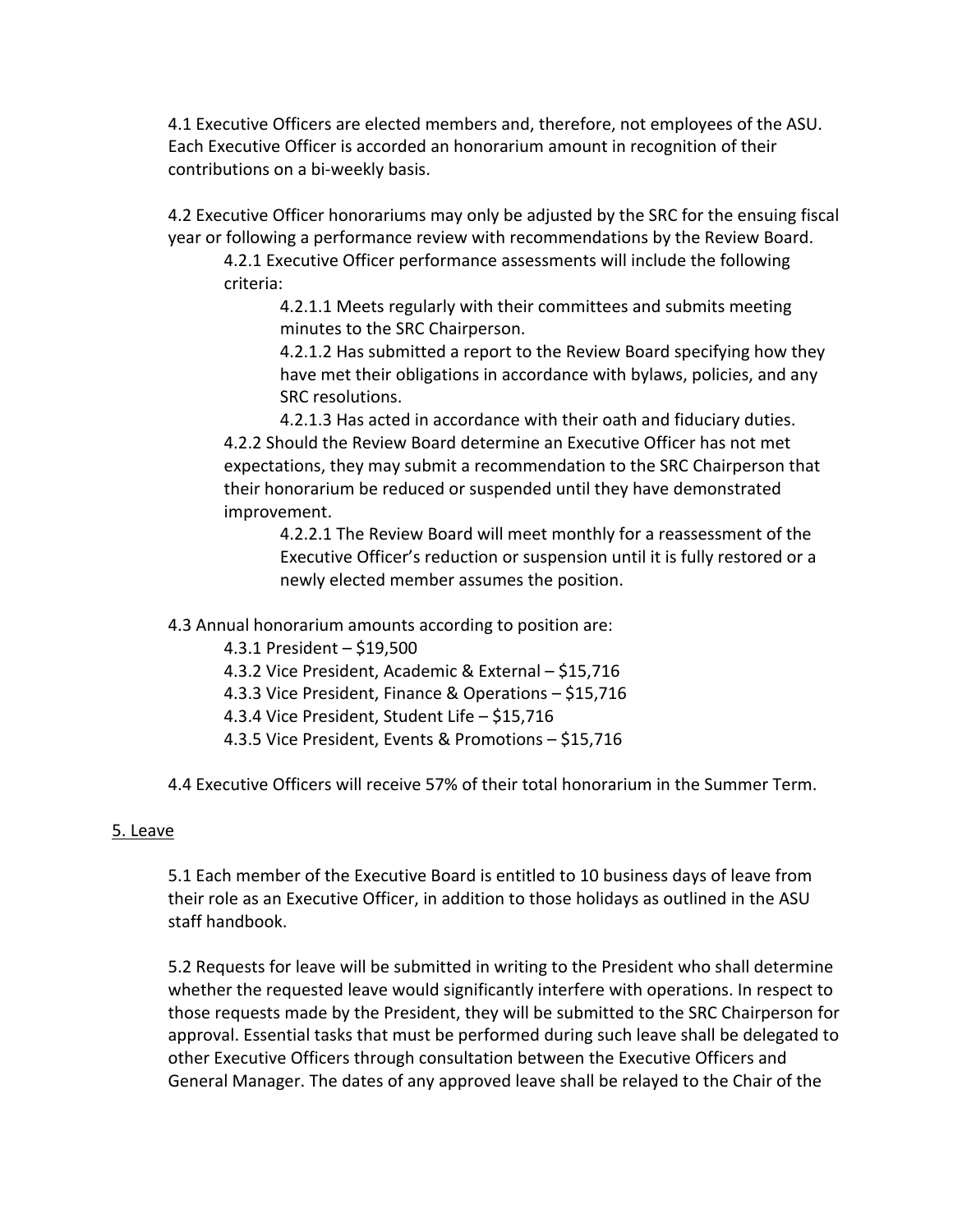Review Committee, or in the event the Review Committee has yet to be formed, the SRC Chairperson.

5.3 Leave due to illness will be granted for up to 10 business days at which time the President may request a medical note be submitted indicating a timeline for return and any necessary accommodations. In the case of the President requiring leave, the SRC Chairperson may request the appropriate documentation. The dates of any approved leave shall be relayed to the Chair of the Review Committee, or in the event the Review Committee has yet to be formed, the SRC Chairperson.

# 6. Office Hours and Course Load

6.1 The President will hold a minimum of 20 regular office hours per week during the academic year and take no more than three courses, including correspondence courses, in each of the fall and winter semesters.

6.2 From May 1 to August 31, the President shall commit at least 37.5 hours per week (Monday to Friday) to the duties of the Office of President and may take no more than two intersession courses. The Executive may approve up to one additional course to be taken in this period.

6.3 All other Executive Board members will hold a minimum of 15 regular office hours per week during the academic year and take no more than four courses, including correspondence courses, in each of the fall and winter semester.

6.4 From May 1 to August 31, all other Executive Board members shall commit at least 37.5 hours per week (Monday to Friday) to the duties of their Office and will take no more than three intersession courses.

# 7. Executive Goals

7.1 Upon taking office, members of the Executive Board shall develop individual and collective goals for the year in collaboration with one another and the General Manager and in accordance with any adopted ASU Strategic Plan.

7.2 At the first meeting of the SRC in September, the Executive Board shall present their individual and collective goals for the year.

7.3 A summary of Executive Officer goals must be posted on the ASU website after ratification by the SRC.

# 8. Transition Period

8.1 The transition period commences once the General Election results are official.